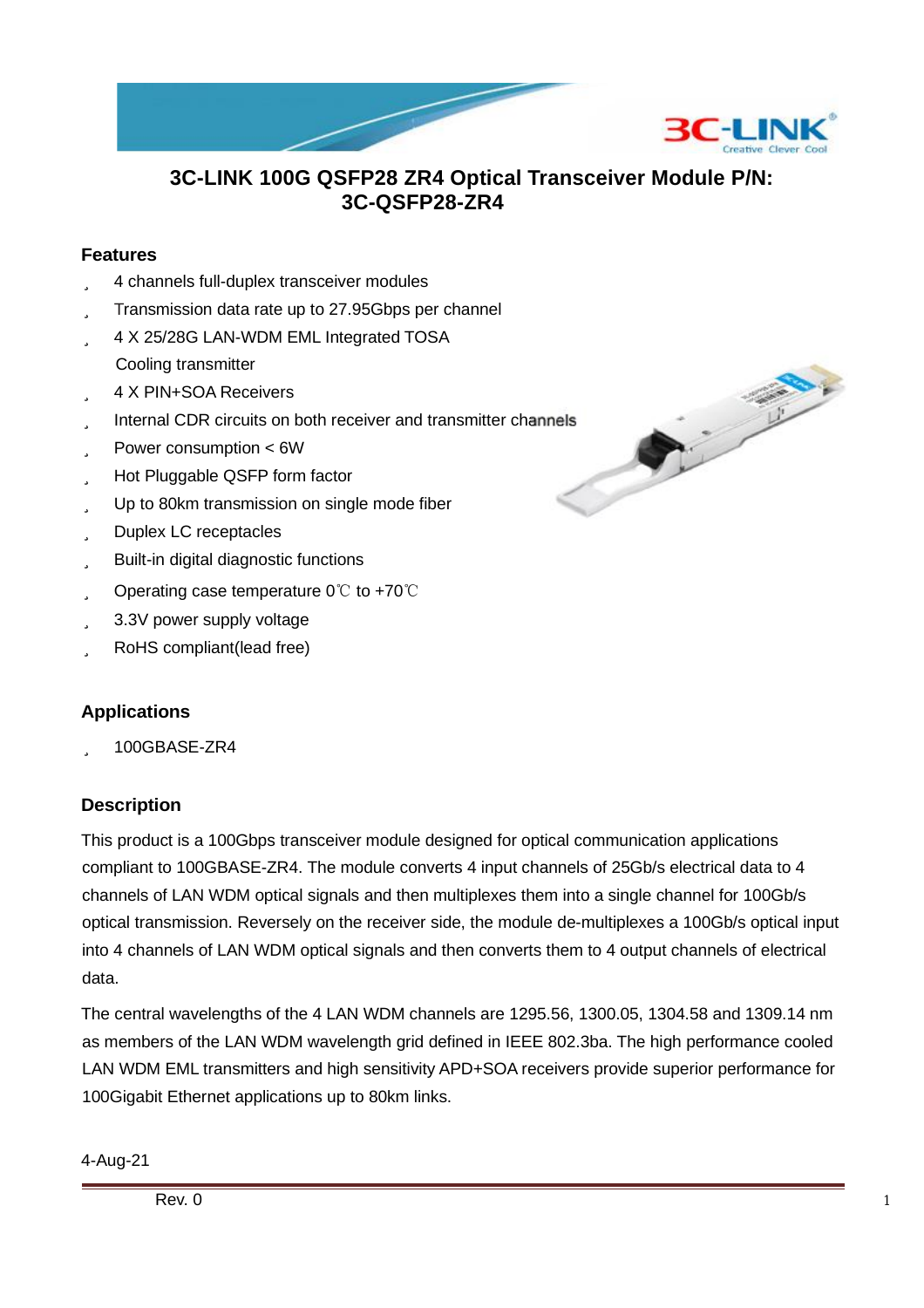

The product is designed with form factor, optical/electrical connection and digital diagnostic interface according to the QSFP28 Multi-Source Agreement. It has been designed to meet the harshest external operating conditions including temperature, humidity and EMI interference.



**Figure1. Module Block Diagram**

|  | <b>Absolute Maximum Ratings</b> |  |
|--|---------------------------------|--|
|--|---------------------------------|--|

| <b>Parameter</b>                  | <b>Symbol</b> | <b>Min</b> | <b>Max</b> | <b>Unit</b> |
|-----------------------------------|---------------|------------|------------|-------------|
| <b>Supply Voltage</b>             | Vcc           | $-0.3$     | 3.6        |             |
| Input Voltage                     | Vin           | $-0.3$     | $Vcc+0.3$  | V           |
| Storage Temperature               | Tst           | $-20$      | 85         | °C          |
| <b>Case Operating Temperature</b> | Top           | 0          | 70         | °C          |
| Humidity(non-condensing)          | Rh            | 5          | 85         | %           |

### **Recommended Operating Conditions**

| <b>Parameter</b>           | <b>Symbol</b> | <b>Min</b> | <b>Typical</b> | <b>Max</b> | <b>Unit</b> |
|----------------------------|---------------|------------|----------------|------------|-------------|
| <b>Supply Voltage</b>      | <b>Vcc</b>    | 3.13       | 3.3            | 3.47       |             |
| Operating Case temperature | Тса           |            |                | 70         | °C          |

4-Aug-21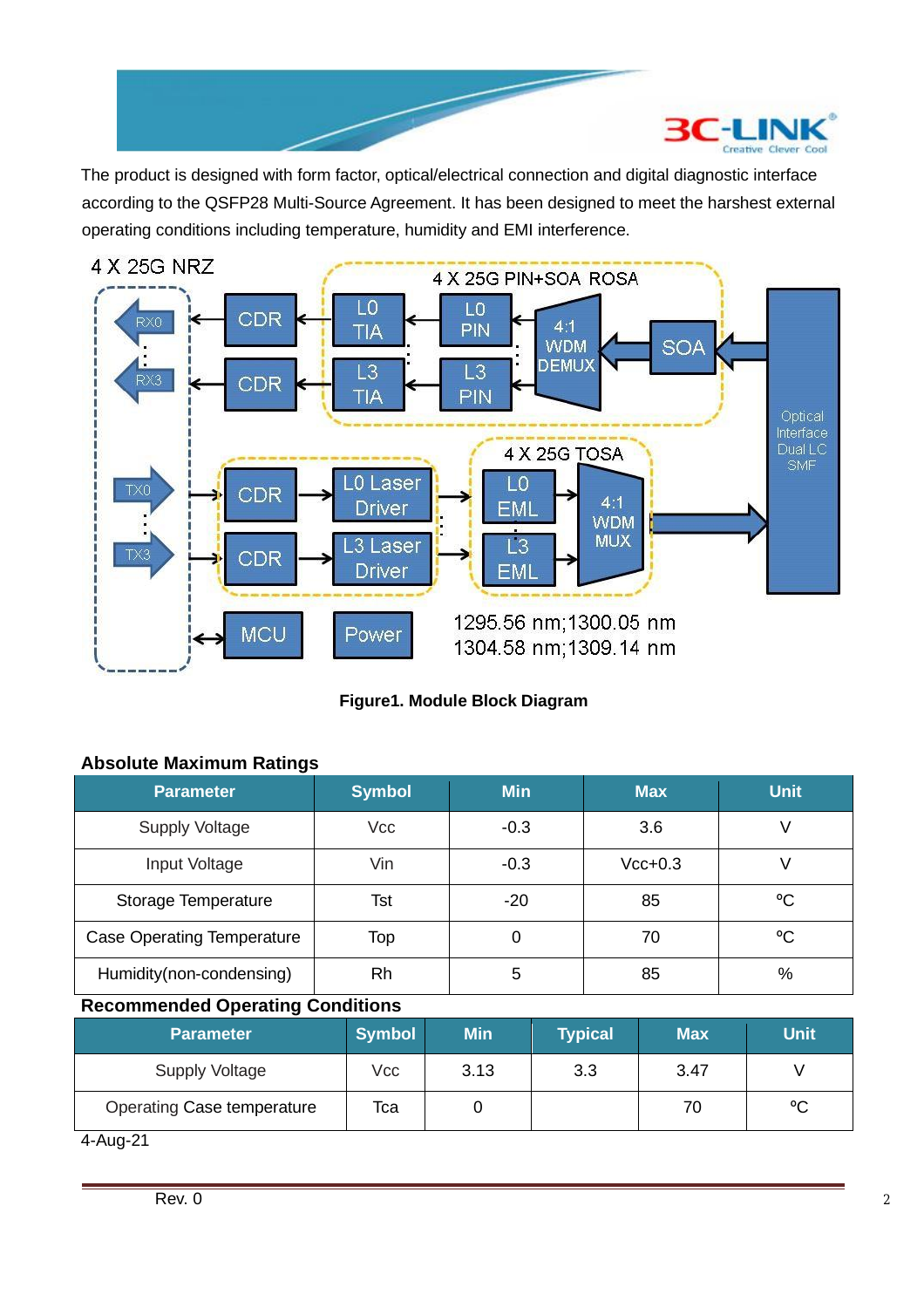

| Data Rate Per Lane       | fd |   | 25.78125 | 27.9525 | Gbps |
|--------------------------|----|---|----------|---------|------|
| Humidity                 | Rh | 5 |          | 85      | %    |
| <b>Power Dissipation</b> |    |   |          | 6       | W    |
| Link Distance with G.652 |    |   |          | 80      | km   |

### **Electrical Specifications**

| <b>Parameter</b>                  | <b>Symbol</b> | <b>Min</b>             | <b>Typical</b> | <b>Max</b> | <b>Unit</b> |  |
|-----------------------------------|---------------|------------------------|----------------|------------|-------------|--|
| <b>Power Consumption</b>          | P             |                        |                | 6          | W           |  |
| <b>Supply Current</b>             | Icc           |                        |                | 1.9        | A           |  |
|                                   |               | Transmitter(each Lane) |                |            |             |  |
| Differential Input Voltage Swing  | Vin           |                        |                | 900        | mVpp        |  |
| Differential Input Impedance      | Zin           | 90                     | 100            | 110        | Ohm         |  |
| Receiver(each Lane)               |               |                        |                |            |             |  |
| Differential Output Voltage Swing | Vout          | 300                    |                | 900        | mVpp        |  |
| Differential Output Impedance     | Zout          | 90                     | 100            | 110        | Ohm         |  |

# **Optical Characteristics**

| QSFP28 100GBASE-ER4               |                |            |                |            |             |              |
|-----------------------------------|----------------|------------|----------------|------------|-------------|--------------|
| <b>Parameter</b>                  | <b>Symbol</b>  | <b>Min</b> | <b>Typical</b> | <b>Max</b> | <b>Unit</b> | <b>Notes</b> |
| Data Rate, each Lane              | fd             |            | 25.78125       | 27.9525    | Gbps        |              |
|                                   | L <sub>0</sub> | 1294.53    | 1295.56        | 1296.59    | nm          |              |
| Lane Wavelength                   | L1             | 1299.02    | 1300.05        | 1301.09    | nm          |              |
|                                   | L2             | 1303.54    | 1304.58        | 1305.63    | nm          |              |
|                                   | L <sub>3</sub> | 1308.09    | 1309.14        | 1310.19    | nm          |              |
| <b>Transmitter</b>                |                |            |                |            |             |              |
| <b>SMSR</b>                       | <b>SMSR</b>    | 30         |                |            | dB          |              |
| <b>Total Average Launch Power</b> | $P_T$          | 6          |                | 10.5       | dBm         |              |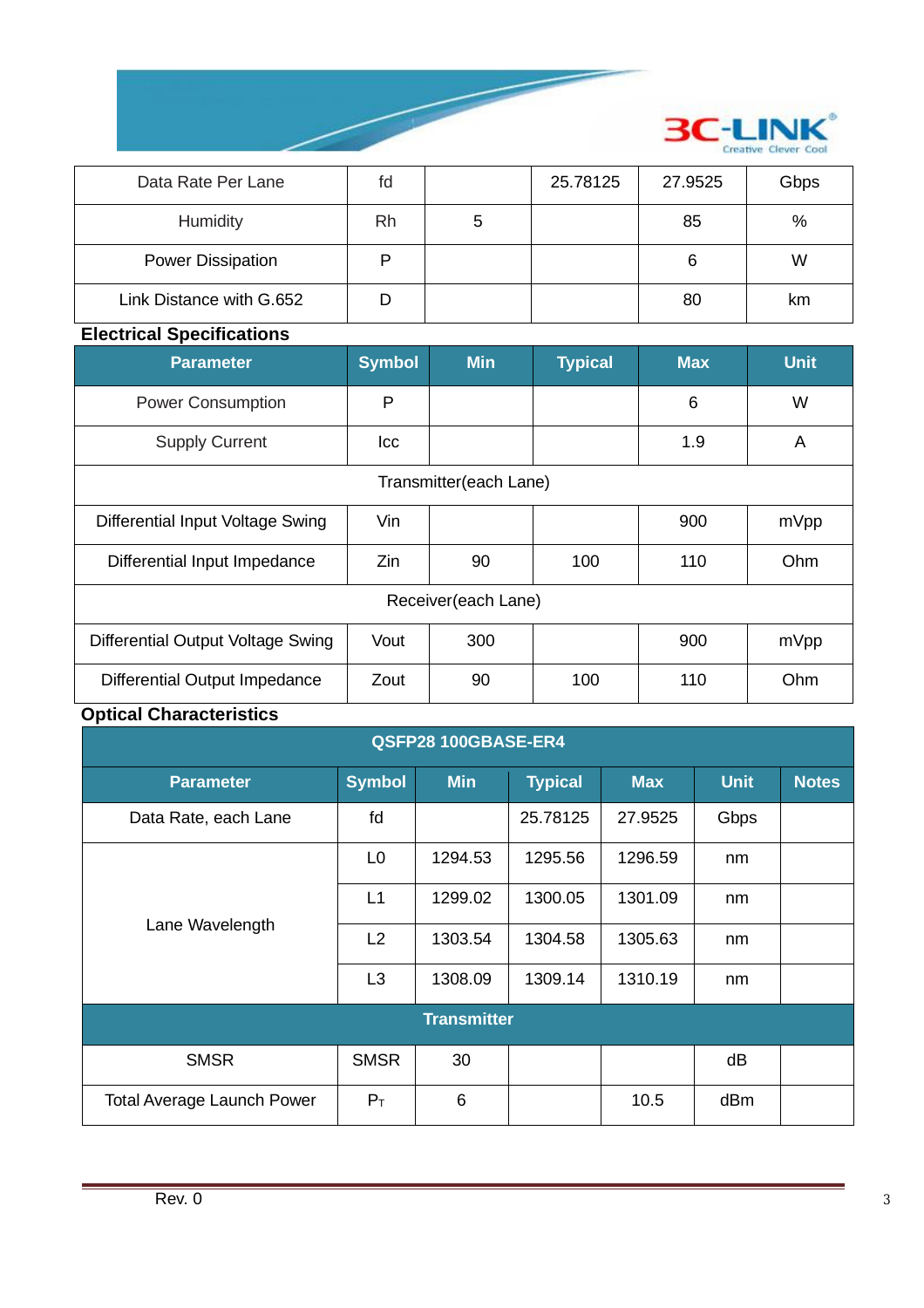

| Average Launch Power,<br>each Lane                                                                      | PAVG        | $\mathbf 0$                            |  | 4.5    | dBm             |                |
|---------------------------------------------------------------------------------------------------------|-------------|----------------------------------------|--|--------|-----------------|----------------|
| Difference in launch power<br>between any two lanes (Average<br>and OMA) between any Two<br>Lanes (OMA) | Ptx, diff   |                                        |  | 3.6    | dB              |                |
| 4-Aug-21                                                                                                |             |                                        |  |        |                 |                |
| <b>Extinction Ratio</b>                                                                                 | ER          | 8                                      |  |        | dB              |                |
| RIN <sub>20</sub> OMA                                                                                   | <b>RIN</b>  |                                        |  | $-130$ | dB/Hz           |                |
| <b>Optical Return Loss Tolerance</b>                                                                    | <b>TOL</b>  |                                        |  | 20     | dB              |                |
| <b>Transmitter Reflectance</b>                                                                          | $R_T$       |                                        |  | $-12$  | dB              |                |
| Eye Mask coordinates:<br>X1, X2, X3, Y1, Y2, Y3                                                         |             | $\{0.25, 0.4, 0.45, 0.25, 0.28, 0.4\}$ |  |        |                 | 1              |
| Average Launch Power OFF<br>Transmitter, each Lane                                                      | Poff        |                                        |  | $-30$  | d <sub>Bm</sub> |                |
|                                                                                                         |             | <b>Receiver</b>                        |  |        |                 |                |
| Average Receive Power, each<br>lane(OTU4)                                                               |             | $-28$                                  |  | $-3.5$ | dBm             |                |
| Average Receive Power, each<br>lane(100GE)                                                              |             | $-29$                                  |  | $-3.5$ | dBm             |                |
| <b>Equivalent Sensitivity for Each</b><br>lane(OTU4)                                                    | <b>SEN</b>  |                                        |  | $-28$  | dBm             | $\overline{2}$ |
| Receiver sensitivity Average,<br>each lane(100GbE)                                                      | <b>SEN</b>  |                                        |  | $-29$  | dBm             | $\overline{2}$ |
| <b>LOS Assert</b>                                                                                       | <b>LOSA</b> | $-38$                                  |  |        | dBm             |                |
| <b>LOS Deassert</b>                                                                                     | <b>LOSD</b> |                                        |  | $-29$  | dBm             |                |
| <b>LOS Hysteresis</b>                                                                                   | <b>LOSH</b> | 0.5                                    |  |        | dB              |                |
|                                                                                                         |             |                                        |  |        |                 |                |

**Note**:

1. See Figure below.

2. Sensitivity is specified at BER@5E-5 with FEC.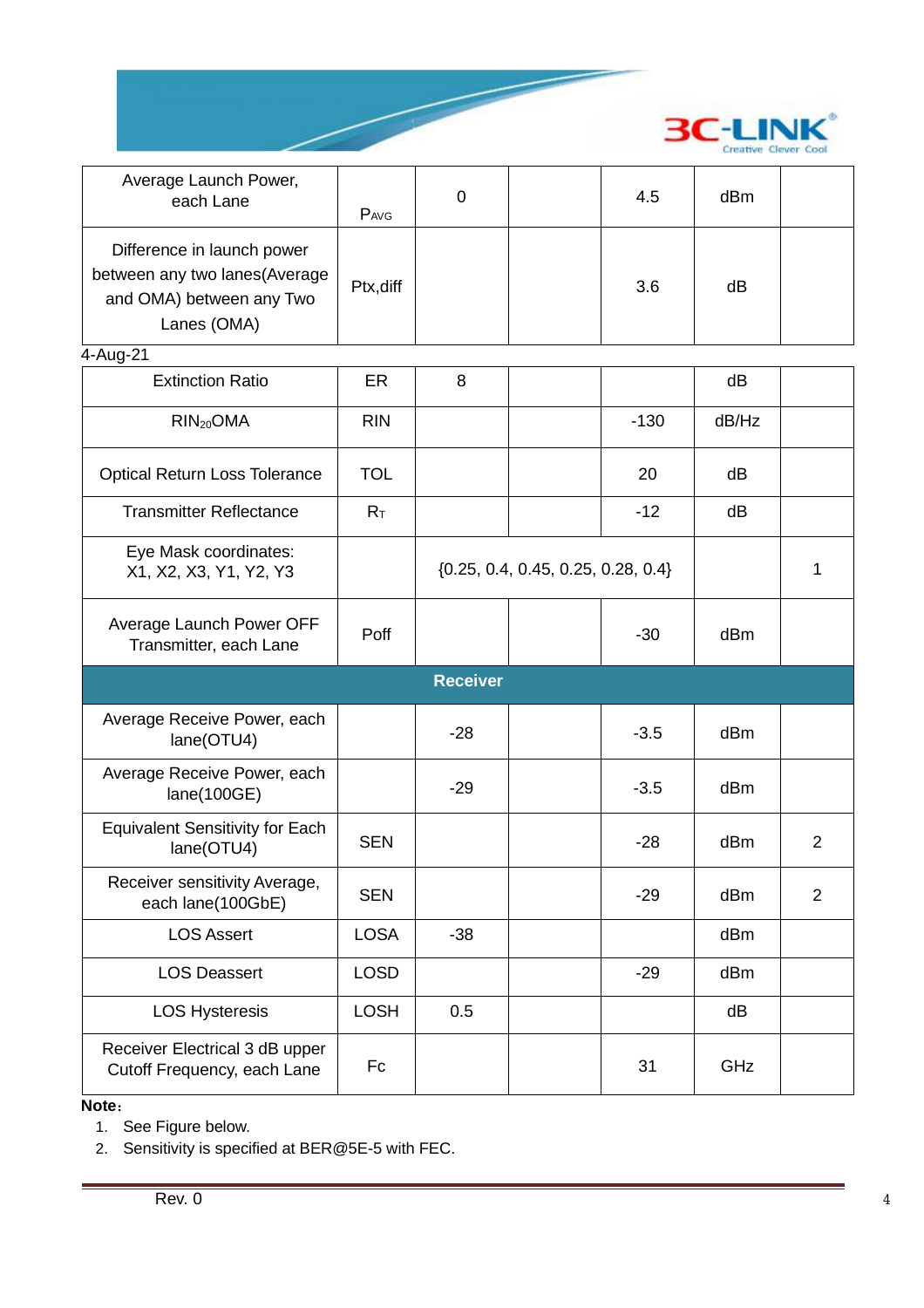

4-Aug-21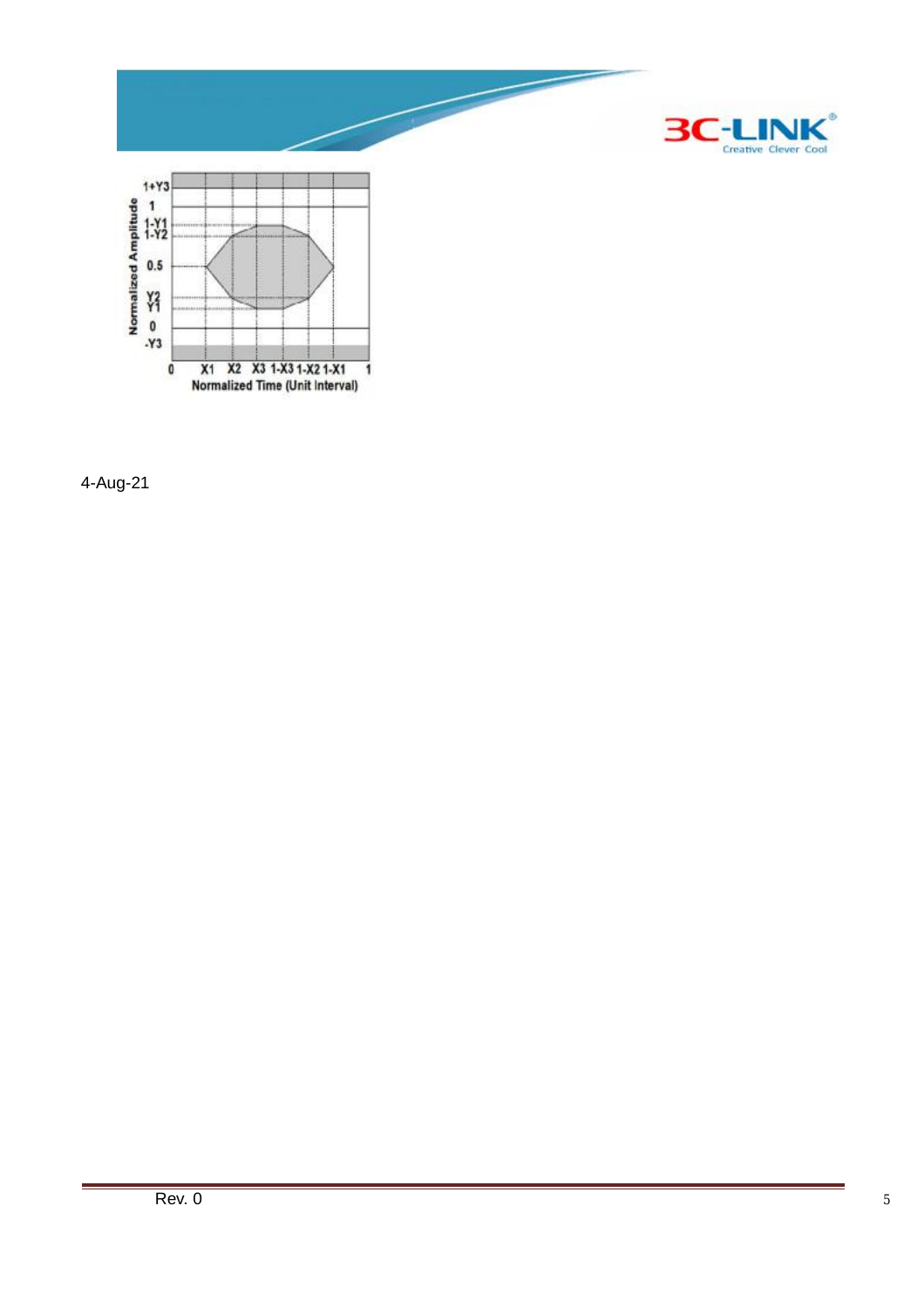

### **Pin Descriptions**

| Pin            | <b>Logic</b>                      | <b>Symbol</b>  | <b>Name/Description</b>                     | Ref.           |
|----------------|-----------------------------------|----------------|---------------------------------------------|----------------|
| 1              |                                   | <b>GND</b>     | <b>Module Ground</b>                        | 1              |
| $\overline{2}$ | CML-I                             | $Tx2-$         | Transmitter inverted data input             |                |
| 3              | CML-I                             | $Tx2+$         | Transmitter non-inverted data input         |                |
| 4              |                                   | <b>GND</b>     | <b>Module Ground</b>                        | 1              |
| 5              | CML-I                             | $Tx4-$         | Transmitter inverted data input             |                |
| 6              | CML-I                             | $Tx4+$         | Transmitter non-inverted data input         |                |
| $\overline{7}$ |                                   | <b>GND</b>     | Module Ground                               | 1              |
| 8              | LVTTL-I                           | <b>MODSEIL</b> | Module Select                               | 2              |
| 9              | LVTTL-I                           | ResetL         | <b>Module Reset</b>                         | $\overline{2}$ |
| 10             |                                   | <b>VCCRx</b>   | +3.3v Receiver Power Supply                 |                |
| 11             | <b>LVCMOS-I</b>                   | <b>SCL</b>     | 2-wire Serial interface clock               | 2              |
| 12             | <b>LVCMOS-I</b><br>$\overline{O}$ | <b>SDA</b>     | 2-wire Serial interface data                | 2              |
| 13             |                                   | <b>GND</b>     | <b>Module Ground</b>                        | 1              |
| 14             | CML-O                             | $RX3+$         | Receiver non-inverted data output           |                |
| 15             | CML-O                             | RX3-           | Receiver inverted data output               |                |
| 16             |                                   | <b>GND</b>     | <b>Module Ground</b>                        | 1              |
| 17             | CML-O                             | $RX1+$         | Receiver non-inverted data output           |                |
| 18             | CML-O                             | RX1-           | Receiver inverted data output               |                |
| 19             |                                   | <b>GND</b>     | <b>Module Ground</b>                        | 1              |
| 20             |                                   | <b>GND</b>     | Module Ground                               |                |
| 21             | CML-O                             | <b>RX2-</b>    | Receiver inverted data output               |                |
| 22             | CML-O                             | $RX2+$         | Receiver non-inverted data output           |                |
| 23             |                                   | <b>GND</b>     | <b>Module Ground</b>                        | 1              |
| 24             | CML-O                             | RX4-           | Receiver inverted data output               |                |
| 25             | CML-O                             | $RX4+$         | Receiver non-inverted data output           |                |
| 26             |                                   | <b>GND</b>     | <b>Module Ground</b>                        | 1              |
| 27             | LVTTL-O                           | ModPrsL        | Module Present, internal pulled down to GND |                |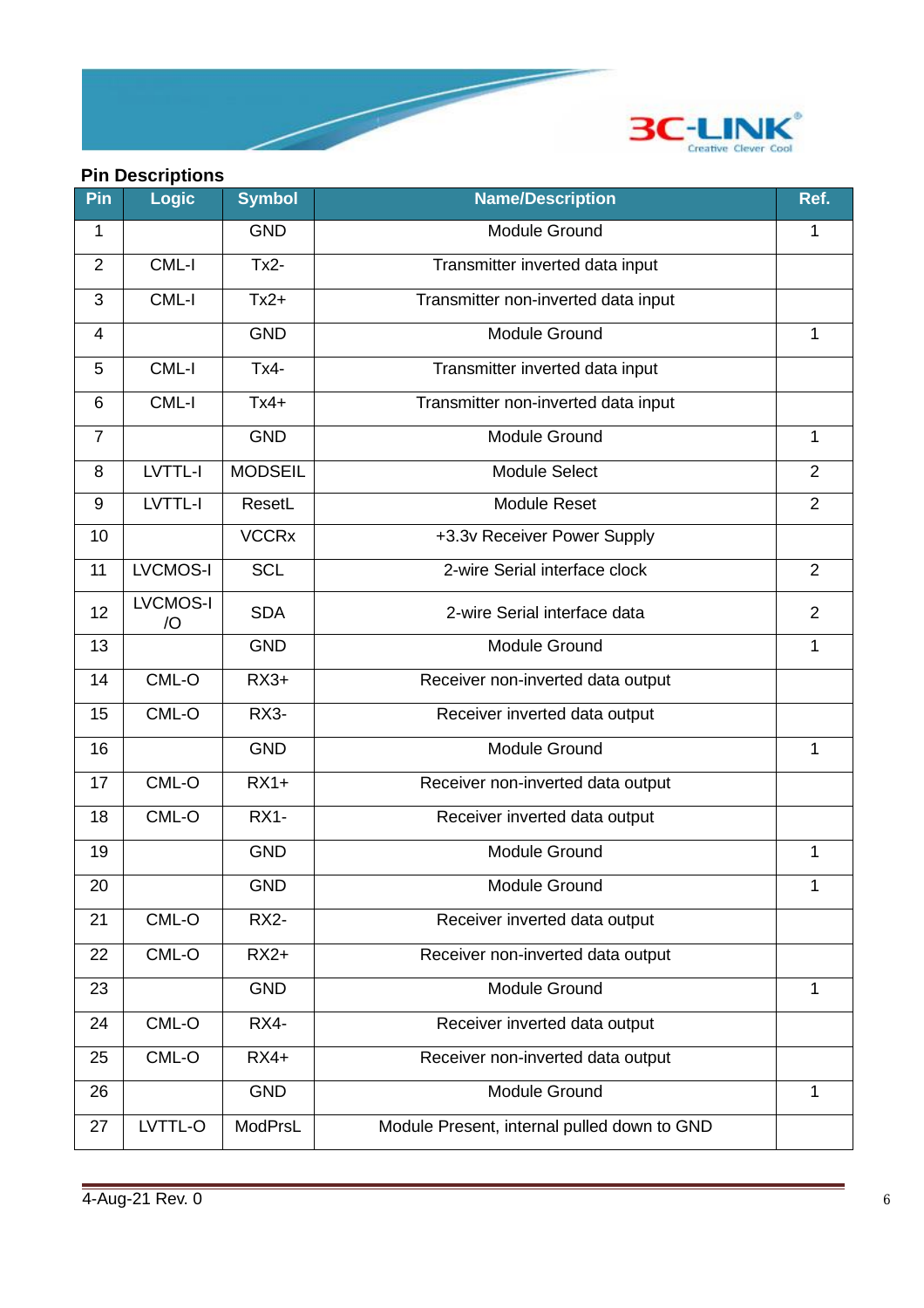

| 28 | LVTTL-O | IntL                    | Interrupt output, should be pulled up on host board | $\overline{2}$ |
|----|---------|-------------------------|-----------------------------------------------------|----------------|
| 29 |         | <b>VCCT<sub>x</sub></b> | +3.3v Transmitter Power Supply                      |                |
| 30 |         | VCC <sub>1</sub>        | +3.3v Power Supply                                  |                |
| 31 | LVTTL-I | <b>LPMode</b>           | Low Power Mode                                      | 2              |
| 32 |         | GND                     | Module Ground                                       | 1              |
| 33 | CML-I   | $Tx3+$                  | Transmitter non-inverted data input                 |                |
| 34 | CML-I   | Tx3-                    | Transmitter inverted data input                     |                |
| 35 |         | <b>GND</b>              | <b>Module Ground</b>                                | 1              |
| 36 | CML-I   | $Tx1+$                  | Transmitter non-inverted data input                 |                |
| 37 | CML-I   | $Tx1 -$                 | Transmitter inverted data input                     |                |
| 38 |         | <b>GND</b>              | <b>Module Ground</b>                                | 1              |

#### **Notes:**

- 1. Module circuit ground is isolated from module chassis ground within the module.
- 2. Open collector; should be pulled up with 4.7k 10k ohms on host board to a voltage between 3.15Vand 3.6V.



**Figure2. Electrical Pin-out Details**

#### **ModSelL Pin**

The ModSelL is an input pin. When held low by the host, the module responds to 2-wire serial communication commands. The ModSelL allows the use of multiple QSFP modules on a single 2-wire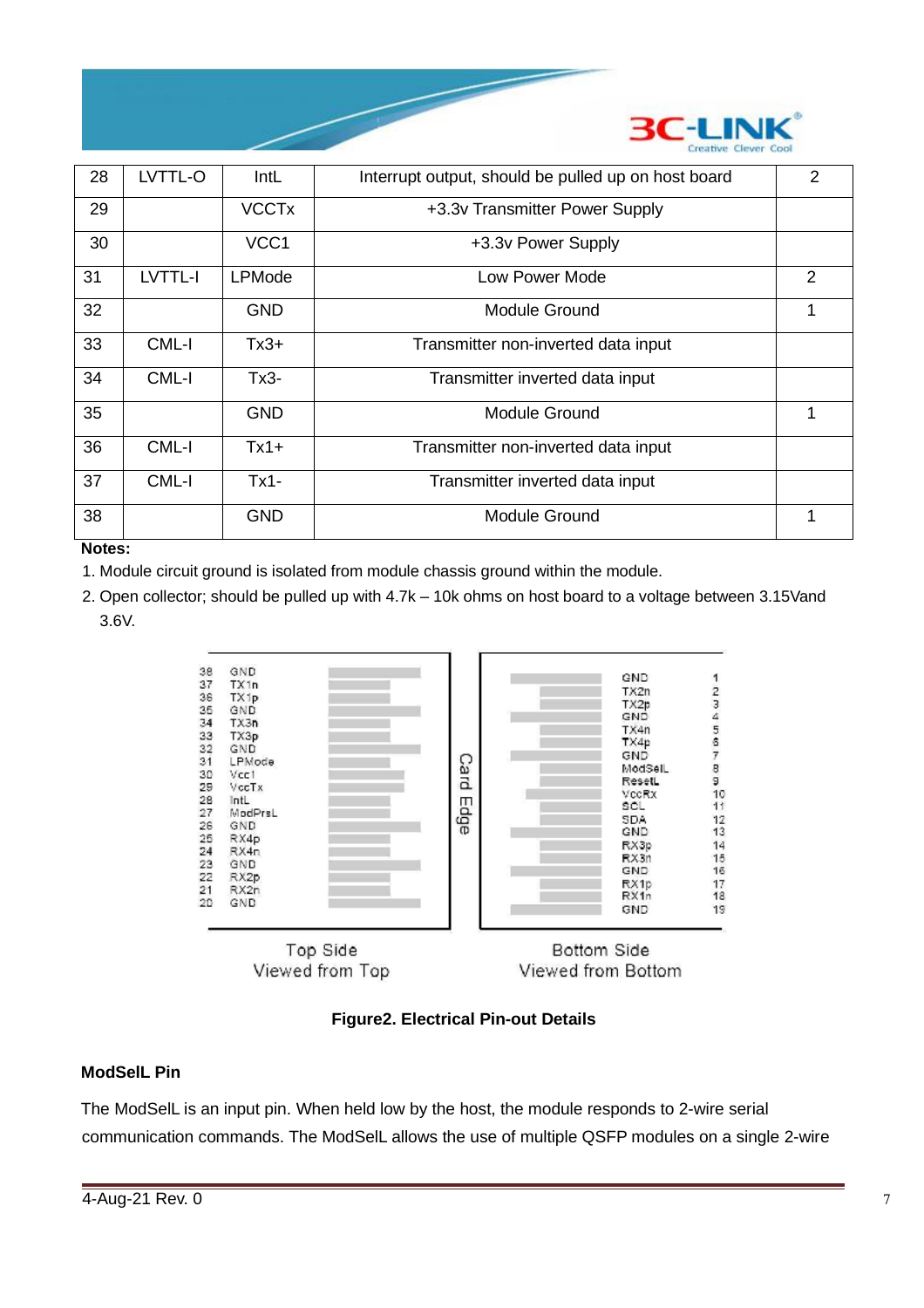

interface bus. When the ModSelL is "High", the module will not respond to any 2-wire interface communication from the host.ModSelL has an internal pull-up in the module.

#### **ResetL Pin**

Reset. LPMode\_Reset has an internal pull-up in the module. A low level on the ResetL pin for longer than the minimum pulse length (t\_Reset\_init) initiates a complete module reset, returning all user module settings to their default state. Module Reset Assert Time (t\_init) starts on the rising edge after the low level on the ResetL pin is released. During the execution of a reset (t\_init) the host shall disregard all status bits until the module indicates a completion of the reset interrupt. The module indicates this by posting an IntL signal with the Data\_Not\_Ready bit negated. Note that on power up (including hot insertion) the module will post this completion of reset interrupt without requiring a reset.

#### **LPMode Pin**

3C-LINK QSFP28 module operate in the low power mode (less than 1.5 W power consumption)

This pin active high will decrease power consumption to less than 1.5W.

#### **ModPrsL Pin**

ModPrsL is pulled up to Vcc on the host board and grounded in the module. The ModPrsL is asserted "Low" when the module is inserted and deasserted "High" when the module is physically absent from the host connector.

#### **IntL Pin**

IntL is an output pin. When "Low", it indicates a possible module operational fault or a status critical to the host system. The host identifies the source of the interrupt by using the 2-wire serial interface. The IntL pin is an open collector output and must be pulled up to Vcc on the host board.

#### **DIAGNOSTIC MONITORING INTERFACE**

The following digital diagnostic characteristics are defined over the normal operating conditions unless otherwise specified.

| <b>Parameter</b>                               | <b>Symbol</b> | <b>Min</b> | <b>Max</b> | <b>Units</b> | <b>Notes</b>                        |
|------------------------------------------------|---------------|------------|------------|--------------|-------------------------------------|
| Temperature monitor<br>absolute error          | DMI_Temp      | -3         | $+3$       | degC         | Over operating<br>temperature range |
| monitor<br>Supply<br>voltage<br>absolute error | DMI VCC       | $-0.1$     | 0.1        |              | Over full operating<br>range        |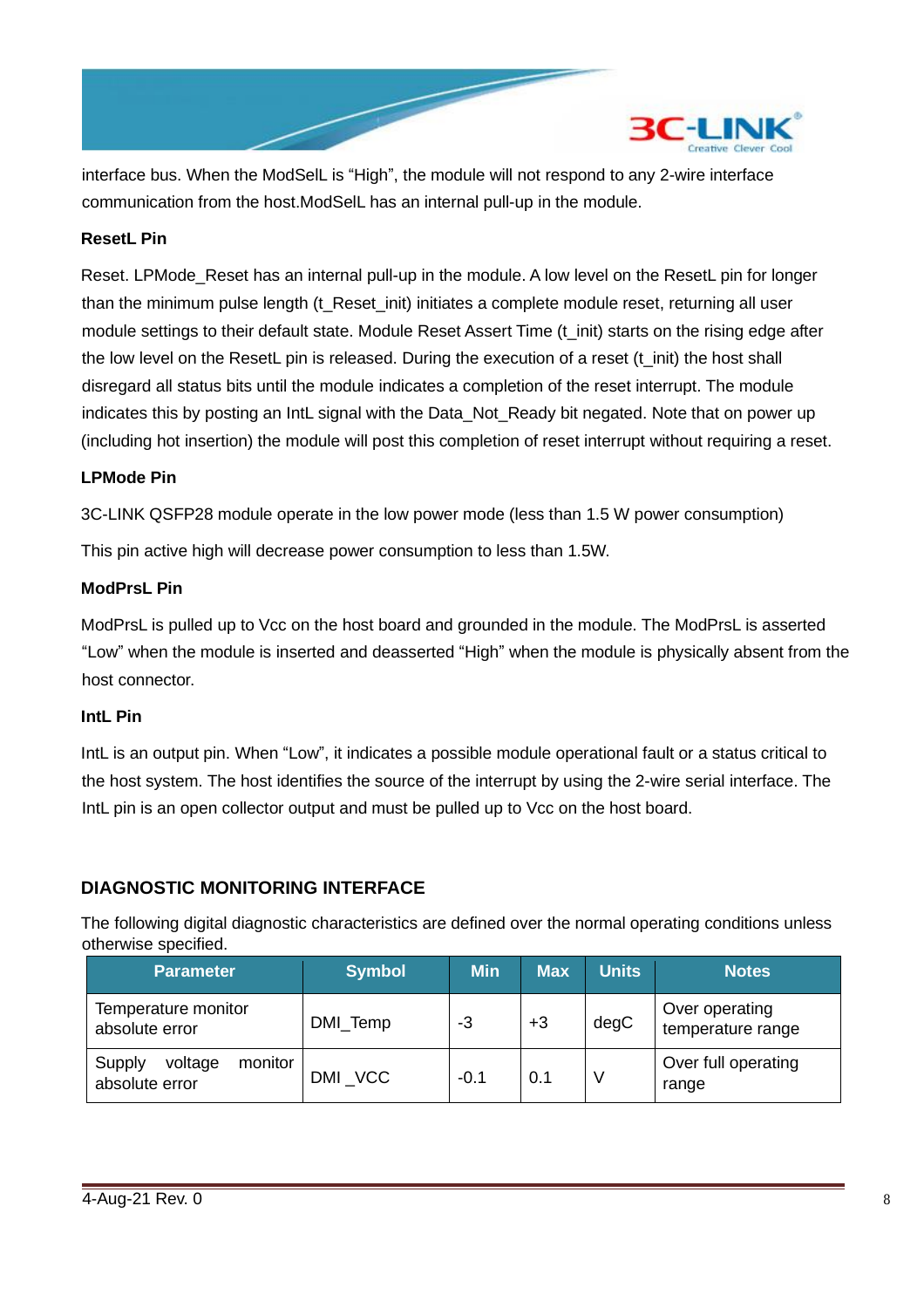

| Channel RX power<br>monitor absolute error | DMI_RX_Ch    | -2     | 2   | dB |  |
|--------------------------------------------|--------------|--------|-----|----|--|
| <b>Channel Bias current</b><br>monitor     | DMI_Ibias_Ch | $-10%$ | 10% | mA |  |
| Channel TX power monitor<br>absolute error | DMI TX Ch    | $-2$   | 2   | dB |  |

#### **Notes:**

Due to measurement accuracy of different single mode fibers, there could be an additional +/-1 dB fluctuation, or a +/- 3 dB total accuracy.

Digital diagnostics monitoring function is available on all 3C-LINK QSFP28 module. A 2-wire serial interface provides user to contact with module.

The structure of the memory is shown in Figure 3. The memory space is arranged into a lower, single page, address space of 128 bytes and multiple upper address space pages. This structure permits timely access to addresses in the lower page, such as Interrupt Flags and Monitors. Less time critical time entries, such as serial ID information and threshold settings, are available with the Page Select function.

The interface address used is A0xh and is mainly used for time critical data like interrupt handling in order to enable a one-time-read for all data related to an interrupt situation. After an interrupt, IntL, has been asserted, the host can read out the flag field to determine the affected channel and type of flag.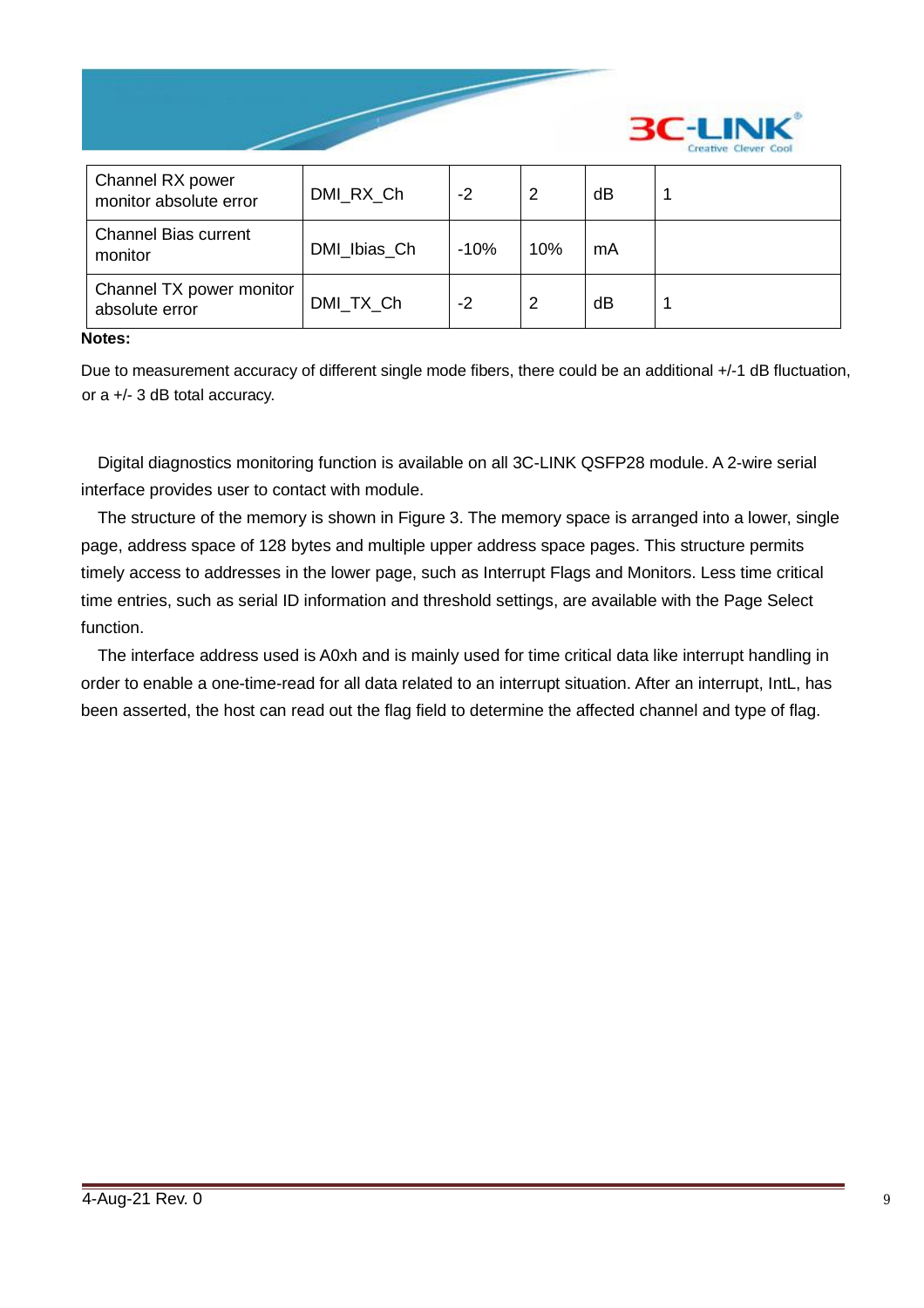



**Figure3. QSFP Memory Map**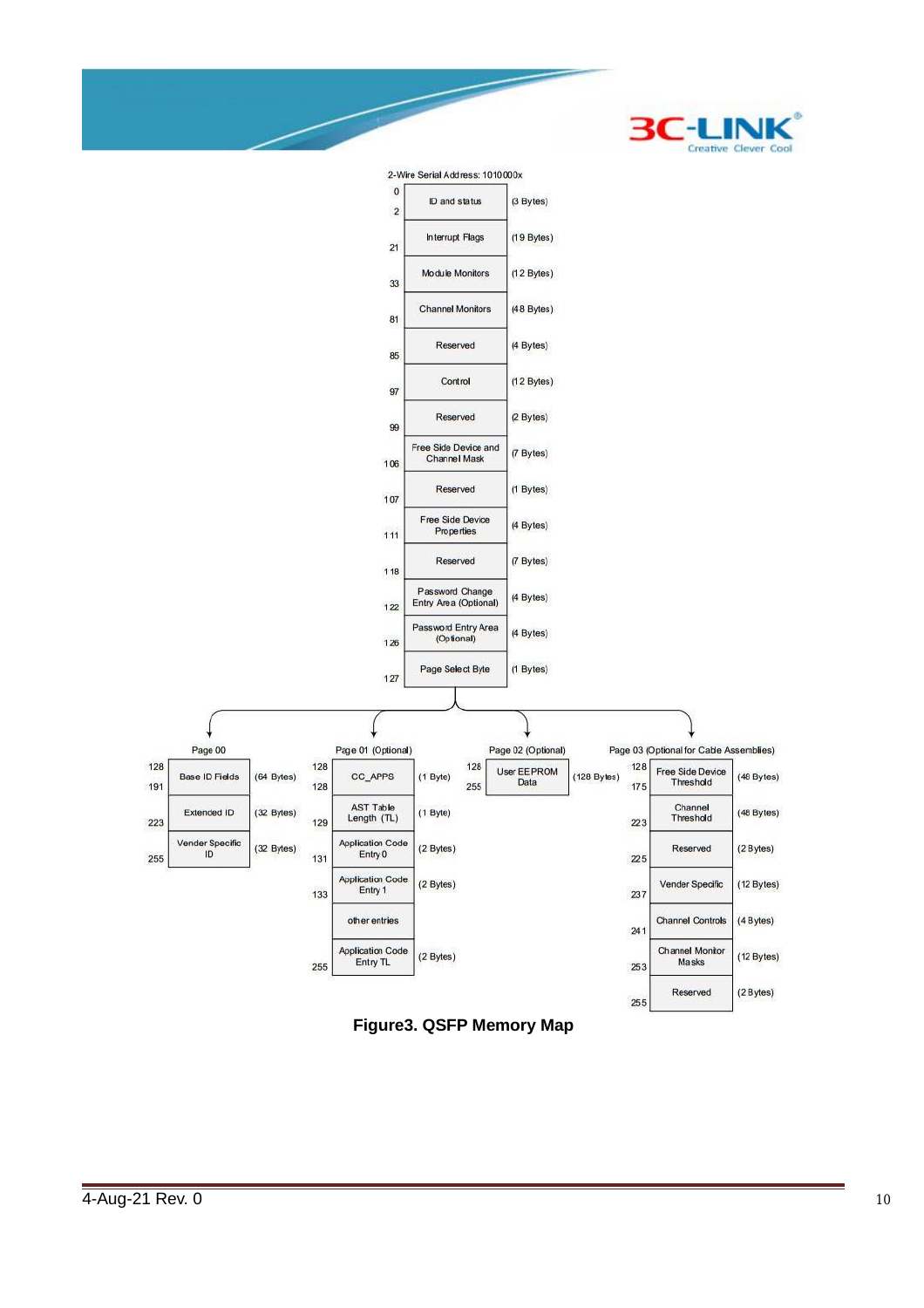

| <b>Byte Address</b> | Description                         | Type       |
|---------------------|-------------------------------------|------------|
| 0                   | Identifier (1 Dyte)                 | Read Only  |
| 12                  | Status (2 Bytes)                    | Read Only  |
| 321                 | Interrupt Flags (31 Eytes)          | Read Only  |
| 22 33               | Module Monitors (12 Bytes)          | Read Only  |
| $34 - 81$           | Channel Monitors (48 Bytes).        | Read Only  |
| 82-85               | Reserved (4 Bytes)                  | Read Only  |
| 86-97               | Control (12 Byles)                  | Read/Write |
| 98-99               | Reserved (2 Bytes)                  | Read/Write |
| 100-106             | Module and Channel Masks (/ Bytes). | Read/Write |
| $101 - 118$         | Reserved (12 Bytes)                 | Read/Write |
| 119-122             | Reserved (4 Bytes)                  | Read/Write |
| 123-126             | Reserved (4 Bytes)                  | Read/Write |
| 127                 | Page Select Byte                    | Read/Write |

# **Figure4. Low Memory Map**

| <b>Byte Address</b> | Description                  | Type       |
|---------------------|------------------------------|------------|
| 128-175             | Module Thresholds (48 Bytes) | Read Only  |
| 176-223             | Reserved (48 Bytes)          | Read Only  |
| 224-225             | Reserved (2 Bytes)           | Read Only  |
| 226-239             | Reserved (14 Bytes)          | Read/Write |
| 240-241             | Channel Controls (2 Bytes)   | Read/Write |
| 242-253             | Reserved (12 Bytes)          | Read/Write |
| 254-255             | Reserved (2 Bytes)           | Read/Write |

**Figure5. Page 03 Memory Map**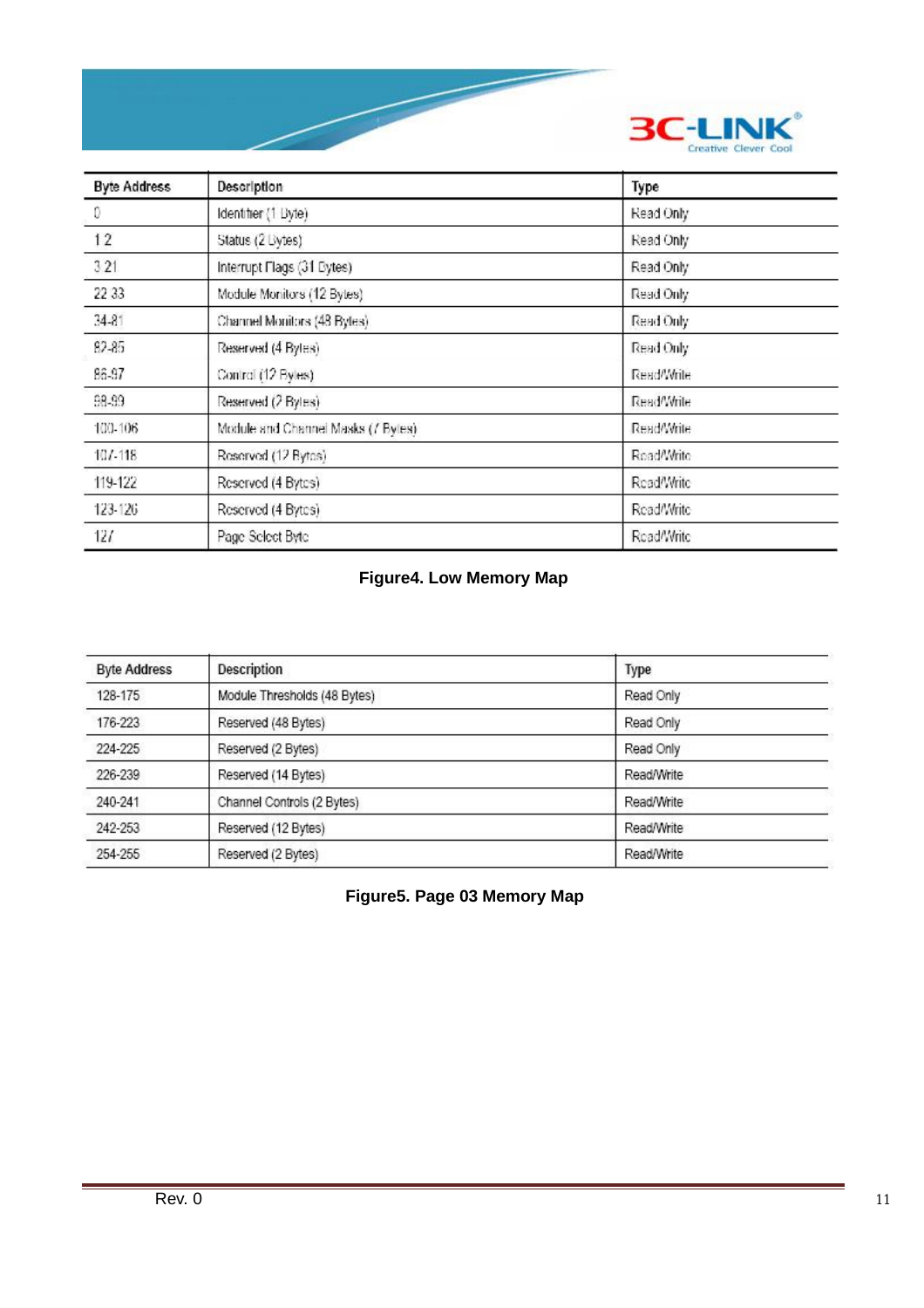

### 4-Aug-21

| <b>Address</b> | Name                                    | Description                                                                                                       |
|----------------|-----------------------------------------|-------------------------------------------------------------------------------------------------------------------|
| 128            | Identifier (1 Byte)                     | Identifier Type of serial transceiver                                                                             |
| 129            | Ext. Identifier (1 Byte)                | Extended identifier of serial transceiver                                                                         |
| 130            | Connector (1 Byte)                      | Code for connector type                                                                                           |
| 131-138        | Transceiver (8 Bytes)                   | Code for electronic compatibility or optical compatibility                                                        |
| 139            | Encoding (1 Byte)                       | Code for serial encoding algorithm                                                                                |
| 140            | BR, nominal (1 Byte)                    | Nominal bit rate, units of 100 Mbits/s                                                                            |
| 141            | Extended RateSelect Compliance (1 Byte) | Tags for Extended RateSelect compliance                                                                           |
| 142            | Length SMF (1 Byte)                     | Link length supported for SM fiber in km                                                                          |
| 143            | Length E-50 um (1 Byte)                 | Link length supported for EBW 50/125 um fiber, units of 2 m                                                       |
| 144            | Length 50 um (1 Byte)                   | Link length supported for 50/125 um fiber, units of 1 m                                                           |
| 145            | Length 62.5 um (1 Byte)                 | Link length supported for 62.5/125um fiber, units of 1 m                                                          |
| 146            | Length copper (1 Byte)                  | Link length supported for copper, units of 1 m                                                                    |
| 147            | Device Tech (1 Byte)                    | Device technology                                                                                                 |
| 148-163        | Vendor name (16 Bytes)                  | QSFP vendor name (ASCII)                                                                                          |
| 164            | Extended Transceiver (1 Byte)           | Extended Transceiver Codes for InfiniBand <sup>T</sup>                                                            |
| 165-167        | Vendor OUI (3 Bytes)                    | QSFP vendor IEEE vendor company ID                                                                                |
| 168-183        | Vendor PN (16 Bytes)                    | Part number provided by QSFP vendor (ASCII)                                                                       |
| 184-185        | Vendor rev (2 Bytes)                    | Revision level for part number provided by vendor (ASCII)                                                         |
| 186-187        | Wavelength (2 Bytes)                    | Nominal laser wavelength (Wavelength = value / 20 in nm)                                                          |
| 188-189        | Wavelength Tolerance (2 Bytes)          | Guaranteed range of laser wavelength (+/- value) from Nominal wavelength<br>(Wavelength Tol. = value / 200 in nm) |
| 190            | Max Case Temp (1 Byte)                  | Maximum Case Temperature in Degrees C                                                                             |
| 191            | CC_BASE (1 Byte)                        | Check code for Base ID fields (addresses 128-190)                                                                 |
| 192-195        | Options (4 Bytes)                       | Rate Select, TX Disable, TX Fault, LOS                                                                            |
| 196-211        | Vendor SN (16 Bytes)                    | Serial number provided by vendor (ASCII)                                                                          |
| 212-219        | Date code (8 Bytes)                     | Vendor's manufacturing date code                                                                                  |
| 220            | Diagnostic Monitoring Type (1 Byte)     | Indicates which type of diagnostic monitoring is implemented                                                      |
| 221            | Enhanced Options (1 Byte)               | Indicates which optional enhanced features are implemented                                                        |
| 222            | Reserved (1 Byte)                       | Reserved                                                                                                          |
| 223            | CC_EXT                                  | Check code for the Extended ID Fields (addresses 192-222)                                                         |
| 224-255        | Vendor Specific (32 Bytes)              | Vendor Specific EEPROM                                                                                            |

# **Figure6. Page 00 Memory Map**

Page02 is User EEPROM and its format decided by user.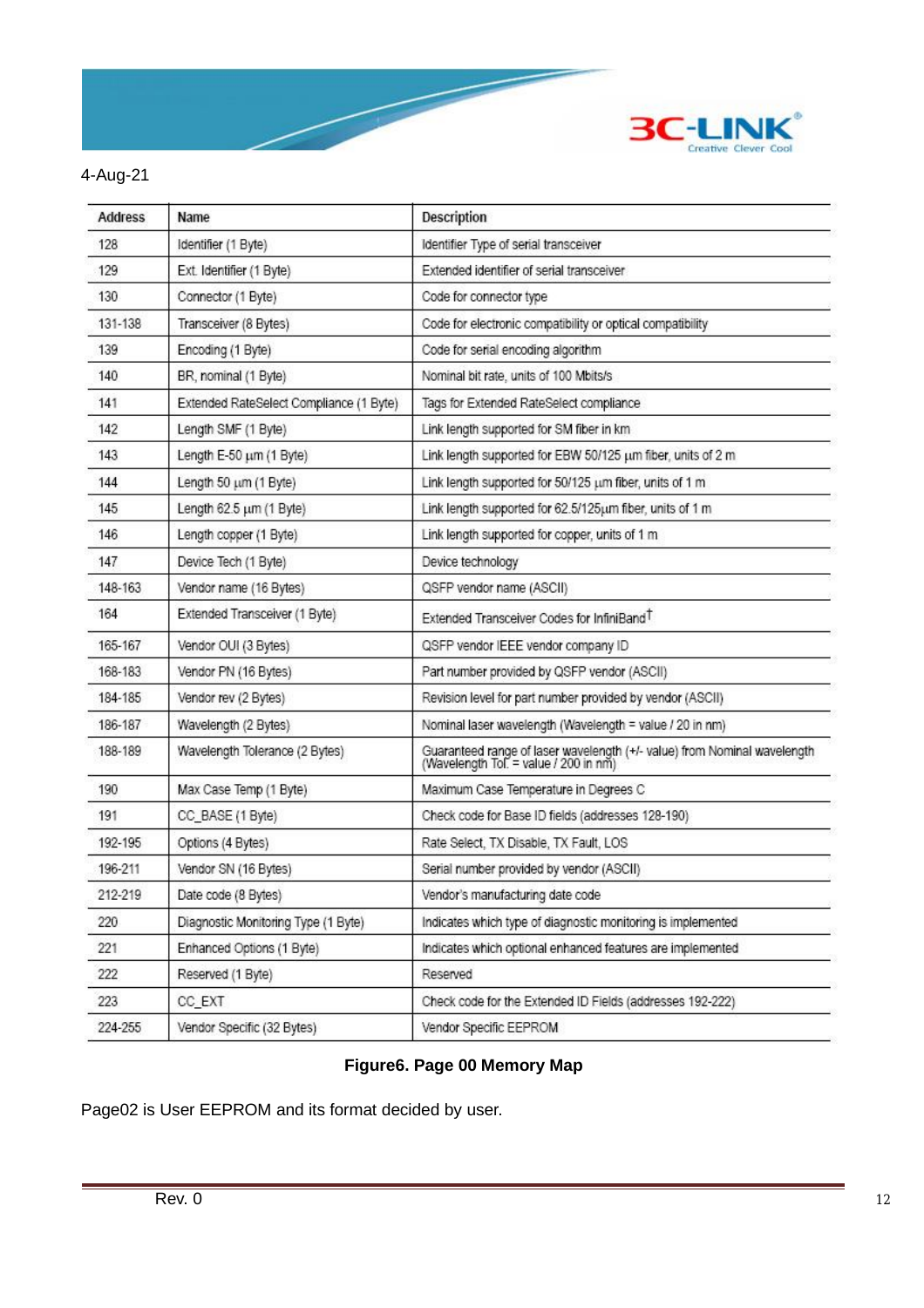

The detail description of low memory and page00.page03 upper memory please see SFF-8436

document. 4-Aug-21

### **Regulatory Compliance**

3C-LINK 3C-QSFP28-ZR4 transceivers are Class 1 Laser Products. They meet the requirements of the following standards:

| <b>Feature</b>           | <b>Standard</b>                                                                                          |
|--------------------------|----------------------------------------------------------------------------------------------------------|
| <b>Laser Safety</b>      | IEC 60825-1:2014 (3rd Edition)<br>IEC 60825-2:2004/AMD2:2010<br>EN 60825-1-2014<br>EN 60825-2:2004+A1+A2 |
| <b>Electrical Safety</b> | 62368-1: 2014<br>EN<br>IEC 62368-1:2014<br>UL 62368-1:2014                                               |

4-Aug-21

| Environmental<br>protection | Directive 2011/65/EU with<br>amendment(EU)2015/863                     |
|-----------------------------|------------------------------------------------------------------------|
| CE EMC                      | EN55032: 2015<br>EN55035: 2017<br>EN61000-3-2:2014<br>EN61000-3-3:2013 |
| <b>FCC</b>                  | FCC Part 15, Subpart B<br>ANSI C63.4-2014                              |

#### **References**

- 1. SFF-8436 QSFP+
- 2. Ethernet 100GBASE-ZR4

# **CAUTION:**

Use of controls or adjustment or performance of procedures other than those specified herein may result in hazardous radiation exposure.

#### **Ordering information**

| <b>Part Number</b> | <b>Product Description</b>                      |  |
|--------------------|-------------------------------------------------|--|
| 3C-QSFP28-ZR4      | 100GE, OTU4, QSFP28, 100GBASE-ZR4, LAN_WDM 80km |  |